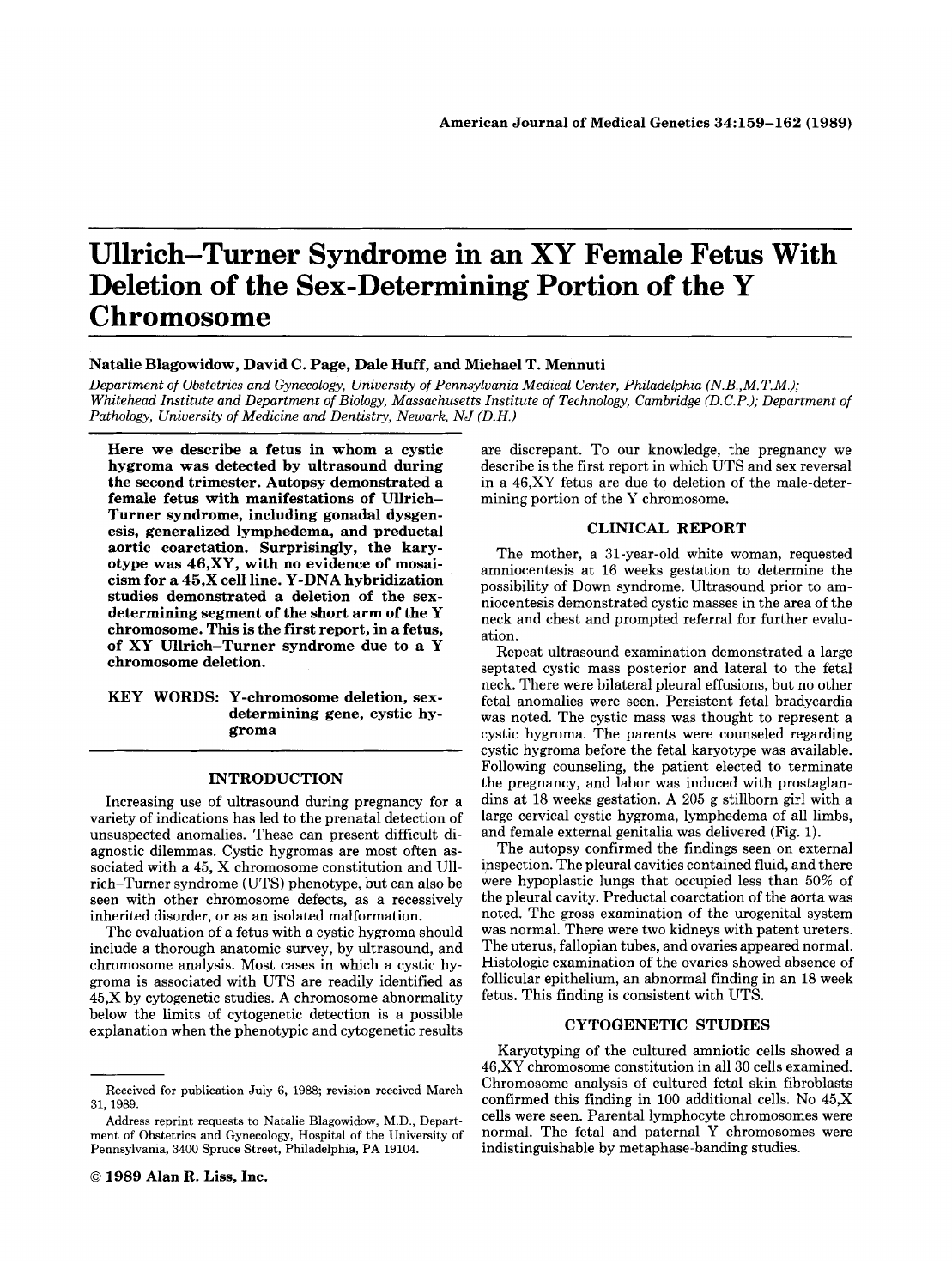|                                                                                                                                                                                                                                     |                                                                                                                                                    |   |                                                                                |                     | TABLE I. Presence (+) or Absence (-) of Y-Specific Restriction Fragment                                                                                                                                       |                                              |                                                                                                                                                   |                              |                                                   |            |   |  |
|-------------------------------------------------------------------------------------------------------------------------------------------------------------------------------------------------------------------------------------|----------------------------------------------------------------------------------------------------------------------------------------------------|---|--------------------------------------------------------------------------------|---------------------|---------------------------------------------------------------------------------------------------------------------------------------------------------------------------------------------------------------|----------------------------------------------|---------------------------------------------------------------------------------------------------------------------------------------------------|------------------------------|---------------------------------------------------|------------|---|--|
| Probe/locus                                                                                                                                                                                                                         |                                                                                                                                                    |   |                                                                                | $50f2/\mathrm{A,B}$ | $\begin{array}{ccccc} &\textit{s} &\textit{pDP105A} &\textit{r} \\\textit{a1} & &\textit{Taql} & &\textit{s} \\\textit{b1} & &\textit{M} & &\textit{s} \\\textit{c2} & &\textit{M} & &\textit{s} \end{array}$ | $_{\rm 144}^{\rm 154}$ $_{\rm 144}^{\rm 14}$ | $\begin{array}{r} \overline{\text{pppr}} \ \text{pDP97} \ \text{E} \text{oRI} \ \text{H} \ \text{H} \ \text{H} \ \text{H} \ \text{H} \end{array}$ | $_{\rm Taq1}^{\rm 50f2/D}$ M | $12f$ $$\rm \overline{12}$$ $$\rm \overline{18}$$ | 50f2/C,E   |   |  |
|                                                                                                                                                                                                                                     |                                                                                                                                                    |   |                                                                                |                     |                                                                                                                                                                                                               |                                              |                                                                                                                                                   |                              |                                                   | EcoRI<br>M |   |  |
| Enzyme<br>Stringency <sup>a</sup>                                                                                                                                                                                                   | $\begin{array}{ccc} \text{pDP1007}(ZFY) & \text{pDP132} \ \text{Tag1} & & \text{Tag1} \ \text{M} & & \text{H} \ \text{M} & & \text{H} \end{array}$ |   | $\Pr_{\mathbf{H} \atop \mathbf{H}}^{\mathbf{D}\mathbf{F}\mathbf{G}\mathbf{I}}$ | EcoRI<br>M          |                                                                                                                                                                                                               |                                              |                                                                                                                                                   |                              |                                                   |            |   |  |
| Reference                                                                                                                                                                                                                           |                                                                                                                                                    |   |                                                                                |                     |                                                                                                                                                                                                               |                                              |                                                                                                                                                   |                              |                                                   |            |   |  |
|                                                                                                                                                                                                                                     |                                                                                                                                                    |   |                                                                                |                     |                                                                                                                                                                                                               | $4\AA$                                       | 4B                                                                                                                                                | $\ddot{a}$                   |                                                   | ¢          | ¢ |  |
| Individual tested                                                                                                                                                                                                                   |                                                                                                                                                    |   |                                                                                |                     |                                                                                                                                                                                                               |                                              |                                                                                                                                                   |                              |                                                   |            |   |  |
| $46,\!{\rm XY}$ fetus                                                                                                                                                                                                               | ١                                                                                                                                                  | ı |                                                                                |                     |                                                                                                                                                                                                               |                                              |                                                                                                                                                   |                              |                                                   |            |   |  |
|                                                                                                                                                                                                                                     |                                                                                                                                                    |   |                                                                                |                     |                                                                                                                                                                                                               |                                              |                                                                                                                                                   |                              |                                                   |            |   |  |
|                                                                                                                                                                                                                                     |                                                                                                                                                    | ۱ |                                                                                |                     |                                                                                                                                                                                                               | ı                                            |                                                                                                                                                   |                              |                                                   |            |   |  |
| Father<br>Mother<br>Normal males<br>Normal fe-                                                                                                                                                                                      |                                                                                                                                                    |   |                                                                                |                     |                                                                                                                                                                                                               |                                              |                                                                                                                                                   |                              |                                                   |            |   |  |
|                                                                                                                                                                                                                                     |                                                                                                                                                    |   |                                                                                |                     |                                                                                                                                                                                                               | I                                            |                                                                                                                                                   |                              |                                                   | I          | I |  |
| males                                                                                                                                                                                                                               |                                                                                                                                                    |   |                                                                                |                     |                                                                                                                                                                                                               |                                              |                                                                                                                                                   |                              |                                                   |            |   |  |
| H, high stringency (hybridization at $47^{\circ}$ C, wash at 65°C); M, medium stringency (hybridization at 42°C, wash at 55°C).<br>Deletion intervals on the Y chromosome are as defined in Vergnaud et al. [1986] and Page [1986]. |                                                                                                                                                    |   |                                                                                |                     |                                                                                                                                                                                                               |                                              |                                                                                                                                                   |                              |                                                   |            |   |  |

in preparation.<br>plasmid 115 [Geldwerth et al., 1985].

 $f_{\rm rom}$ ť ť

from cosmid Y97 [Wolfe et al., 1985]

Smith, unpublished

ť rived: Guellaen ಕ



Fig. **1. Affected** fetus.

## **DNA EXTRACTION AND GEL-TRANSFER HYBRIDIZATION**

Human genomic DNAs prepared from parental lymphoblastoid cell lines and fetal fibroblasts were digested with restriction endonucleases, electrophoresed on 0.7% agarose gels, transferred to nylon membranes, and hybridized with 32P-labeled DNA probes as described elsewhere [Page et al., 1987]. DNA hybridization probes detecting Y -specific restriction fragments are listed in Table I.

An 8 interval deletion map of the human Y chromo-<br>some has previously been constructed on the basis of Y-DNA hybridization studies [Page, 1986; Vergnaud et al., 1986]. The presence or absence of each of these 8 deletion intervals was tested by using a set of previously characterized hybridization probes detecting Y-specific restriction fragments. The results of these Y-DNA hybridization studies are summarized in Table I. In the fetus, we detected the presence of most if not all of the long arm (deletion intervals 4B-7), the centromere (interval 4B), and the proximal short arm (intervals **3** and 4A) of the Y. The distal short arm (intervals 1 and 2), including *ZFY,* the putative sex-determining gene [Page et al., 1987; Page, 1988], was absent (Fig. 2). No  $\bar{Y}$ -specific DNA sequences were found in the mother, demonstrating that the fetus inherited this Y-chromosome material from the father.

#### **DISCUSSION**

Monosomy X is the single most common aneuploidy in human conceptions, occurring in approximately 1:17,500 live births [Hook and Warburton, 1983], but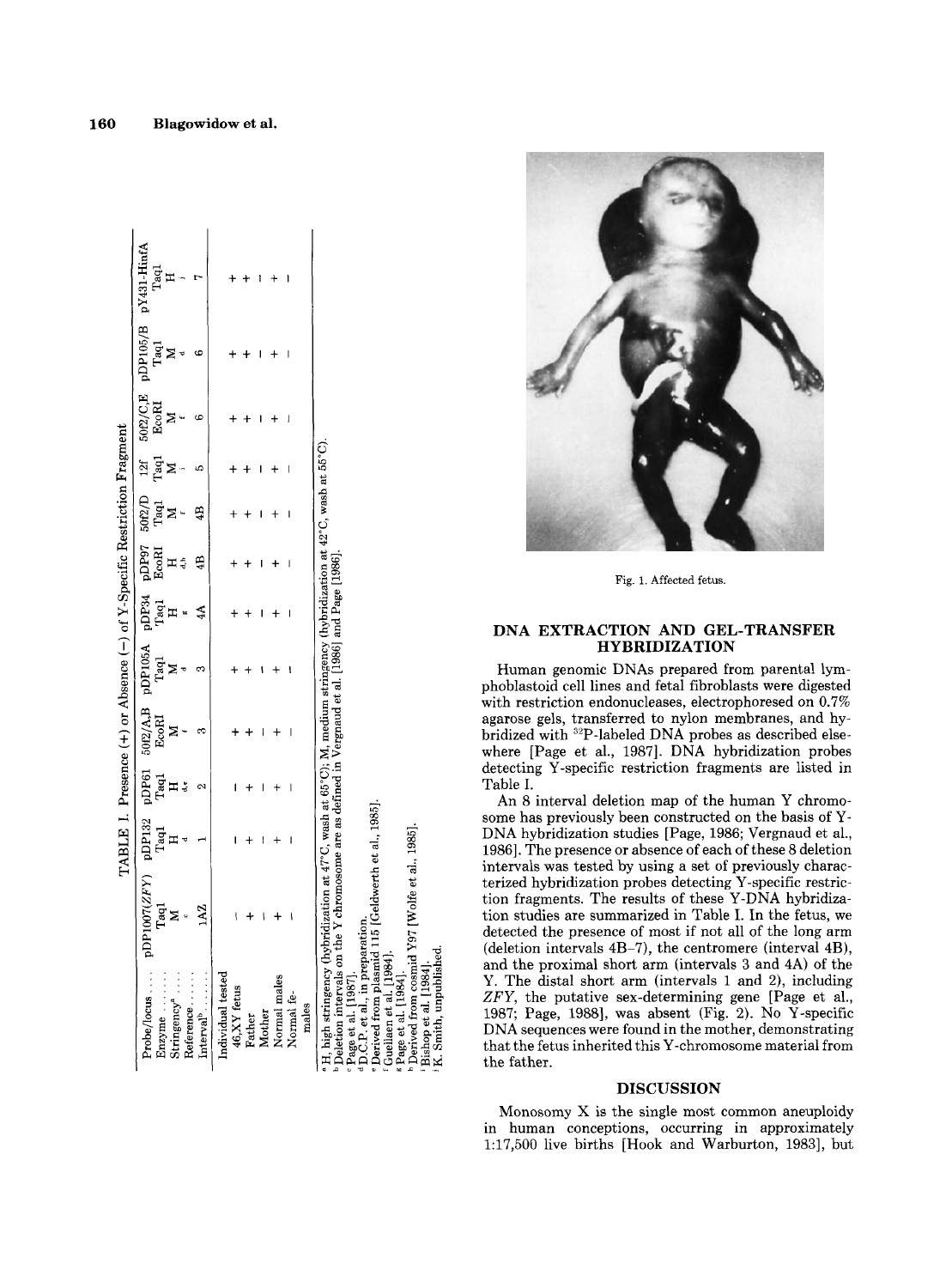

Fig. 2. Y-chromosome deletion map.

may be difficult to recognize in the newborn. Manifestations that may lead to neonatal diagnosis include edema of the dorsal hands and feet, webbed neck, and low birth weight. Patients often come to medical attention during adolescence because of short stature and delayed puberty. Approximately 50% of first trimester abortuses have chromosome abnormalities, and of these, 20% are reported to have a 45,X chromosome constitution [Warburton et al., 19811. Indeed, it is estimated that 99% of 45,X embryos abort spontaneously [Hook and Warburton, 19831. The increased use of ultrasound and amniocentesis has led to recognition of 45,X fetuses that survive the first trimester. These fetuses have large cystic neck masses. Commonly, generalized edema and hydrops fetalis are followed by intrauterine fetal death [Chervenak et al., 1983].

The marked variability in the phenotypic manifestations and clinical course of pregnancies with X monosomy is not understood. It has been postulated that more often mildly affected live-born infants are the product of cryptic mosaicism [Hook and Warburton, 19831. Although a large proportion of women with UTS have the 45,X chromosome constitution, the same phenotypic manifestations may be seen with mosaicism (45X/46,XX or 45X/46,XY) or structural abnormalities of the X chromosome, resulting in deletion of a critical segment of the short arm [Simpson et al., 19821.

Several cases of 46,XY females who have a deletion of a segment of the Y chromosome have been described. In 1979, Rosenfeld et al. reported a  $46, XYp-$  female with stigmata of UTS. At birth, the patient was noted to have marked lymphedema of limbs and nuchal skinfolds. Cubitus valgus and a broad chest were noted on later evaluation. A laparotomy at age 3 months demonstrated a normal uterus, but the gonads were small and undifferentiated [Rosenfeld et al., 1979]. In 1984, Magenis et al. described a female infant with a 46,XY chromosome constitution and manifestations of UTS, including pedal

edema and redundant neck skin folds. Surgical exploration at 30 months confirmed the presence of a uterus and fallopian tubes and bilateral gonadoblastomas in dysgenetic gonads. This child had a cytogenetically detectable deletion of the terminal band of Yp. It was proposed that the male-determining gene was located in this area and was deleted in this patient [Magenis et al., 1984].

In 1986, Disteche et al. reported two cases of XY females with some manifestations of UTS. The first patient had lymphedema at birth, particularly of the feet. She was found to have streak gonads with dense ovarian stroma at age 17 months. The second patient had a short neck, wide-spaced nipples, and congenital lymphedema. Bilateral gonadoblastomas were identified at age 15 years. Both patients had terminal Yp deletions demonstrated on high-resolution banding. Y -DNA hybridization studies demonstrated that both had deletions of the sex-determining region of Yp [Disteche et al., 1986a]. To date, ten live-born 46,XY females, most, if not all, with manifestations of UTS, have been shown to have such deletions by Y-DNA hybridization [Disteche et al., 1986b; Muller et al., 1986; Magenis et al., 1987; Page et al., unpublished results].

The patient reported here presented a diagnostic dilemma. The clinical findings were most consistent with UTS; however, the amniotic fluid and fetal skin fibroblast cultures demonstrated a 46,XY chromosome constitution. In order to resolve this apparent discrepancy, we investigated whether this fetus was mosaic for a 45,X cell line. The cytogenetic studies of fetal skin failed to show mosaicism. In addition, we were unable to find cytogenetic evidence of a deletion in the fetal Y chromosome. We were unable to distinguish morphologically the fetal Y from the paternal Y chromosome.

However, Y -DNA hybridization studies detected a deletion of intervals 1 and 2, the distal short arm of Y chromosome. The absence of interval 1, to which the sexdetermining factor has been mapped [Vergnaud et al., 1986; Page et al., 1987], accounts for the female phenotype. We note, in particular, the absence of *ZFY,* the putative sex-determining gene [Page et al., 1987; Page, 19881. These results support the observation of a deletion below the current limit of cytogenetic detection.

The abnormal development in this patient is consistent with UTS. Molecular studies of the two patients reported by Disteche et al. [1986b] showed deletions of intervals 1, 2, and **3,** and 1, 2, and 4A. These patients had some manifestations of UTS, notably lymphedema at birth. They did not have the severe lymphatic and cardiovascular abnormalities seen in our patient, in which the deletions were limited to intervals 1 and **2.**  Thus, a deletion of intervals 1 and 2 is sufficient to result in UTS phenotype. The variation in phenotype is consistent with that observed when the disorder is due to a 45,X chromosome constitution.

Interestingly, in the previously reported cases, the XY females with UTS due to Yp deletion all had normal stature. It is possible that this reflects activity of the Y chromosome in these individuals.

In a review of fetal cystic hygromas by Chervenek et al. [1983], one of the fetuses was 46,XY with female